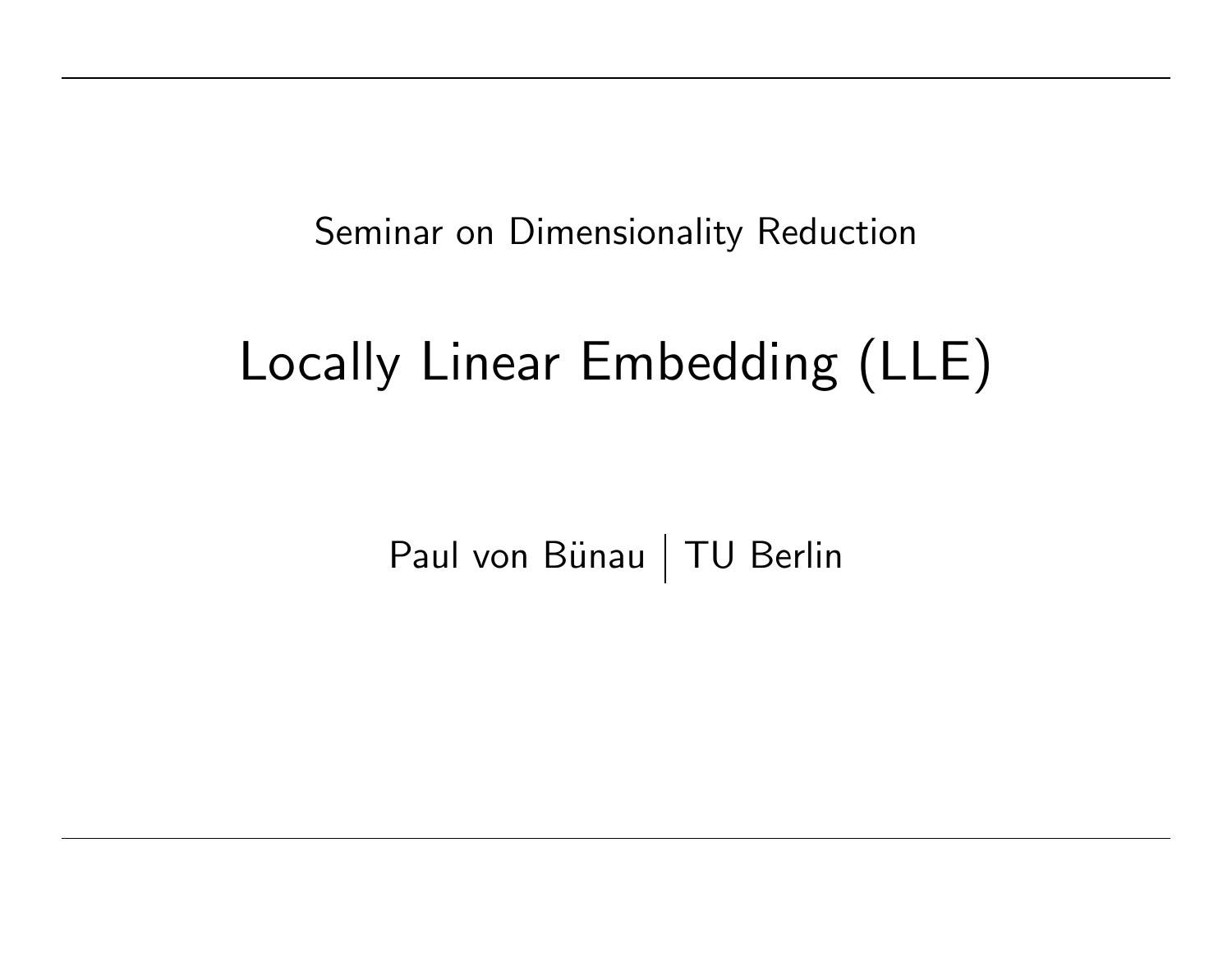#### Introduction

Dimensionality Reduction: Given the data  $x_1, \ldots, x_n \in \mathbb{R}^d$  in observation space, find corresponding coordinates  $y_1,\ldots,y_n\in\mathbb{R}^{\tilde{d}'}$  in lower dimensional embedding space  $(d' < d)$  by some criterion.

**The PCA criterion:** Find projection on linear subspace that minimizes the reconstruction error (alternatively: linear subspace that explains most of the variance).

**The Isomap criterion:** Preserve pairwise distances between the observed data measured as shortest paths along a graph which is expected to follow the data manifold.

**The LLE criterion:** Preserve geometric properties of the local neighbourhood of each observed data point.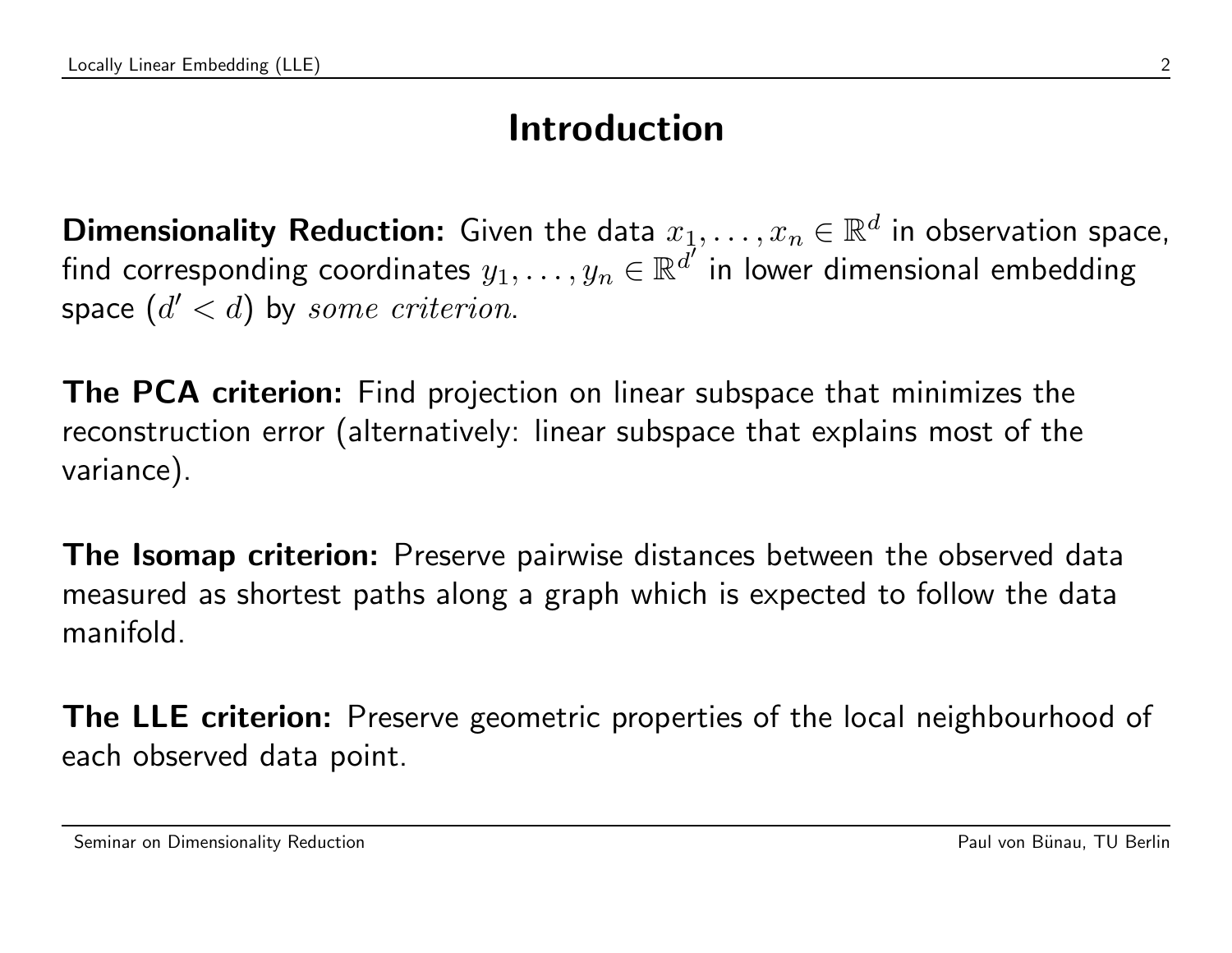# Why LLE? (1)

There exist toy-datasets where linear methods are bound to fail.

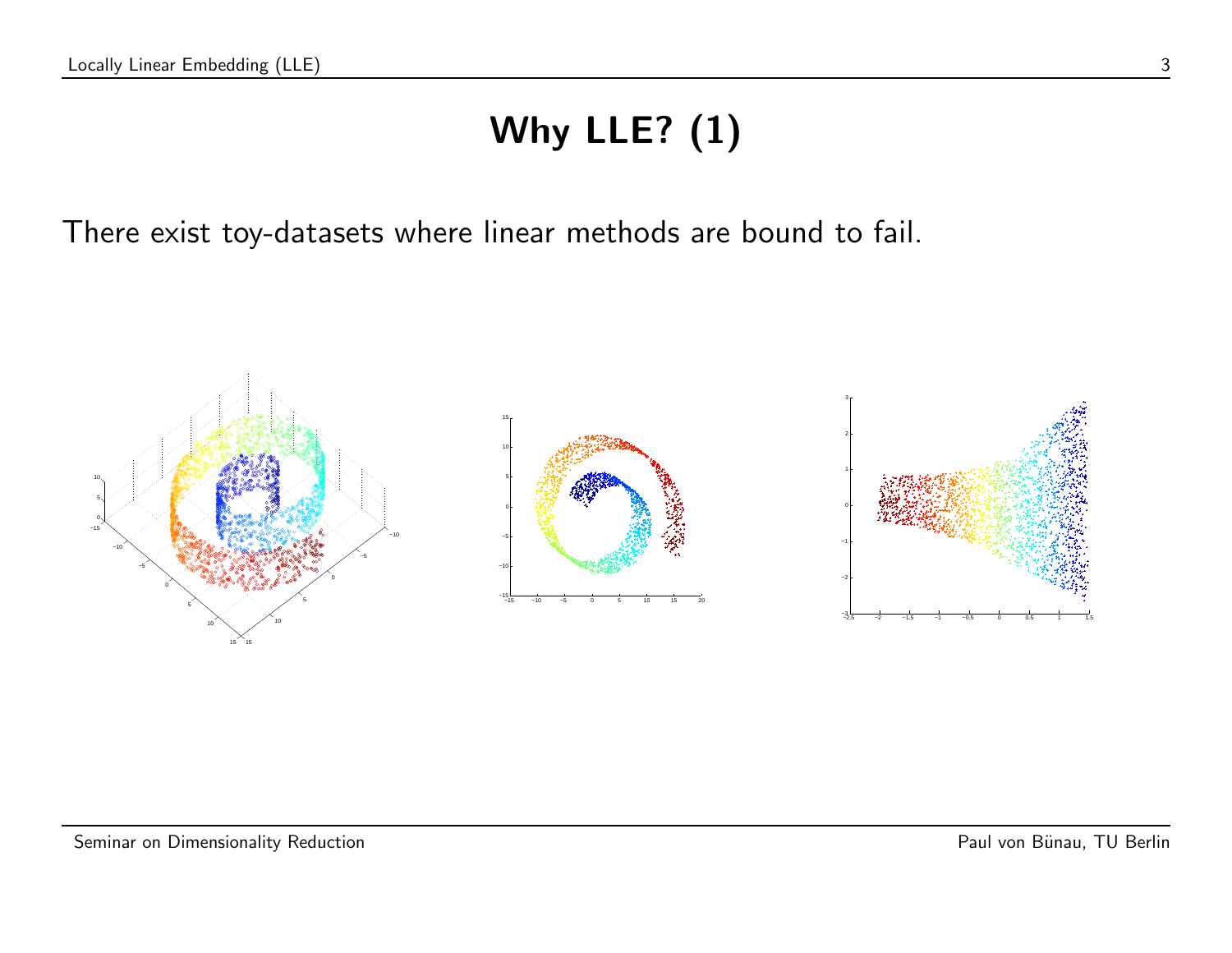# Why LLE? (2)

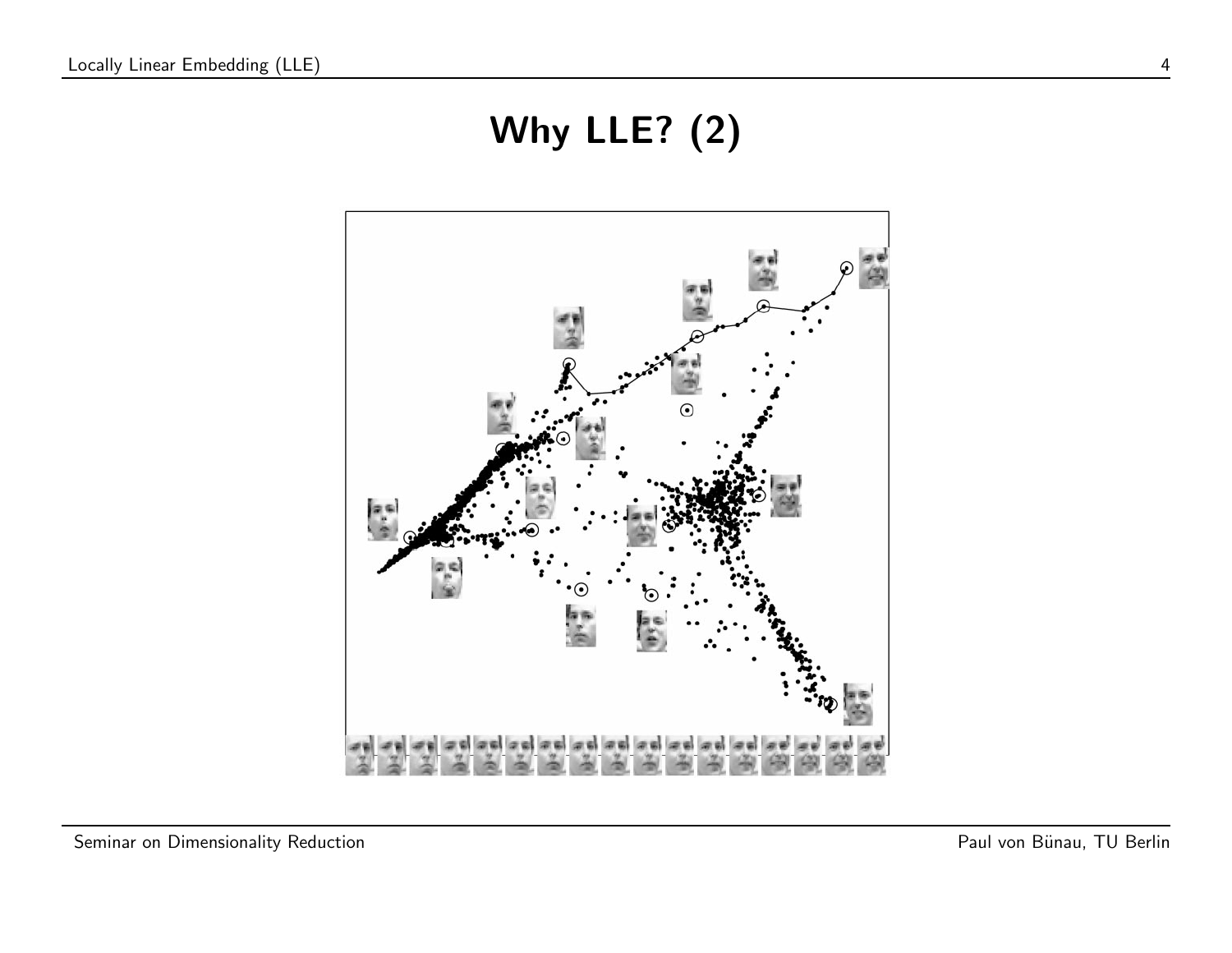### Outline of the Algorithm (pictorial)

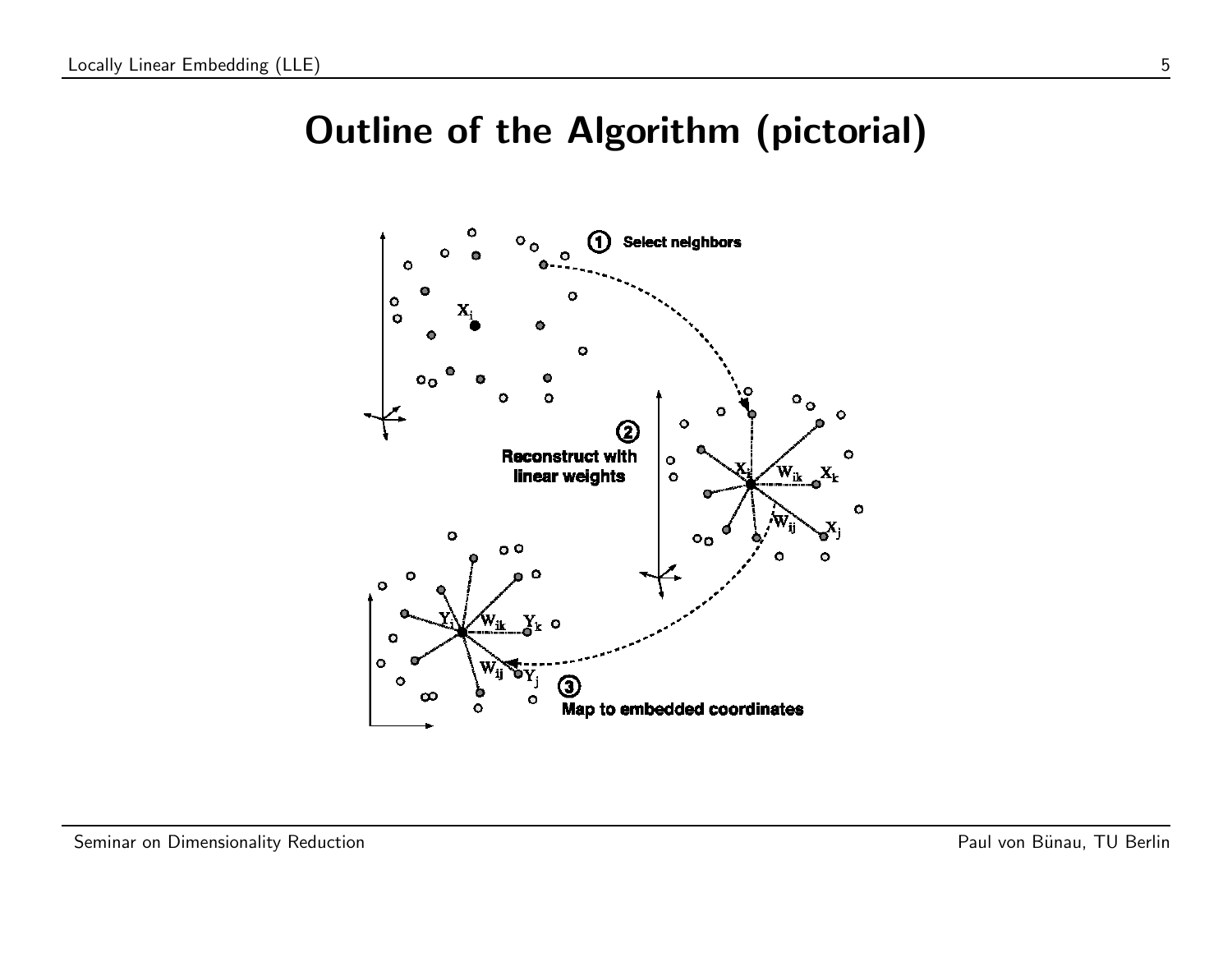## Outline of the Algorithm (formally)

- 1. For each datapoint  $x_i$ , select its neighbours  $x_{\eta_{i1}},\ldots,x_{\eta_{ik_i}}.$
- 2. Find matrix of weights  $W^*\in \mathbb{R}^{n\times n}$  that minimizes the reconstruction error of a datapoint from its neighbours

$$
W^* = \underset{W}{\text{argmin}} \sum_{i=1}^{n} \left\| x_i - \sum_{j=1}^{n} W_{ij} x_j \right\|^2
$$

where  $W_{ij}=0$  if  $x_j$  is not a neighbour  $x_i$  and  $\sum_j W_{ij}=1$  for all rows  $i.$ 

#### Analytic solution (matrix inversion)!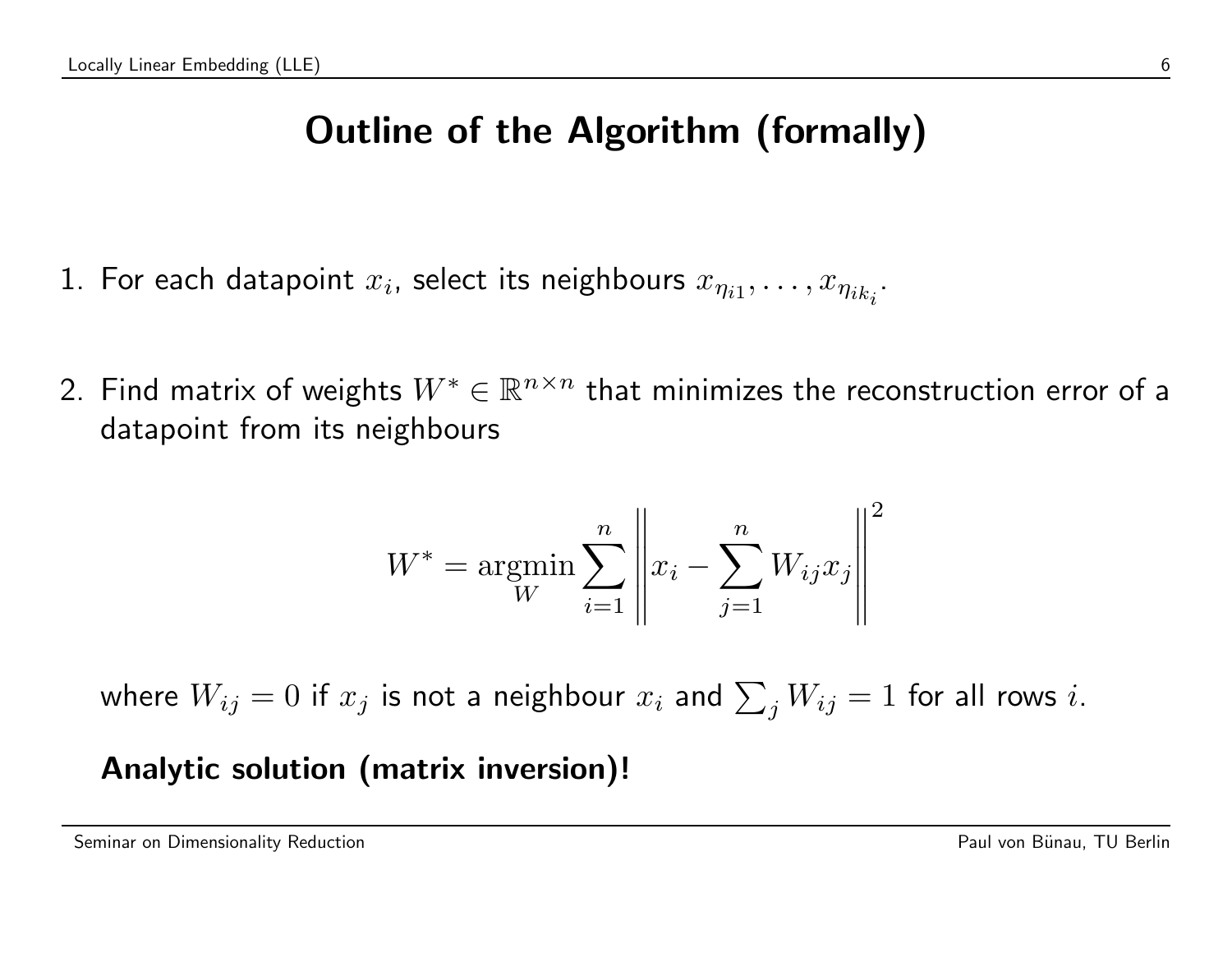3. Find embedding coordinates  $y_1^*$  $j_1^*,\ldots, y_n^*$  that minimize the embedding error

$$
\{y_1^*, \ldots, y_n^*\} = \underset{\{y_1, \ldots, y_n\}}{\text{argmin}} \sum_{i=1}^n \left\| y_i - \sum_{j=1}^n W_{ij}^* y_j \right\|^2
$$

using the weights  $W^*$  obtained in the observation space (step 2).

Analytic solution (eigenvalue problem)!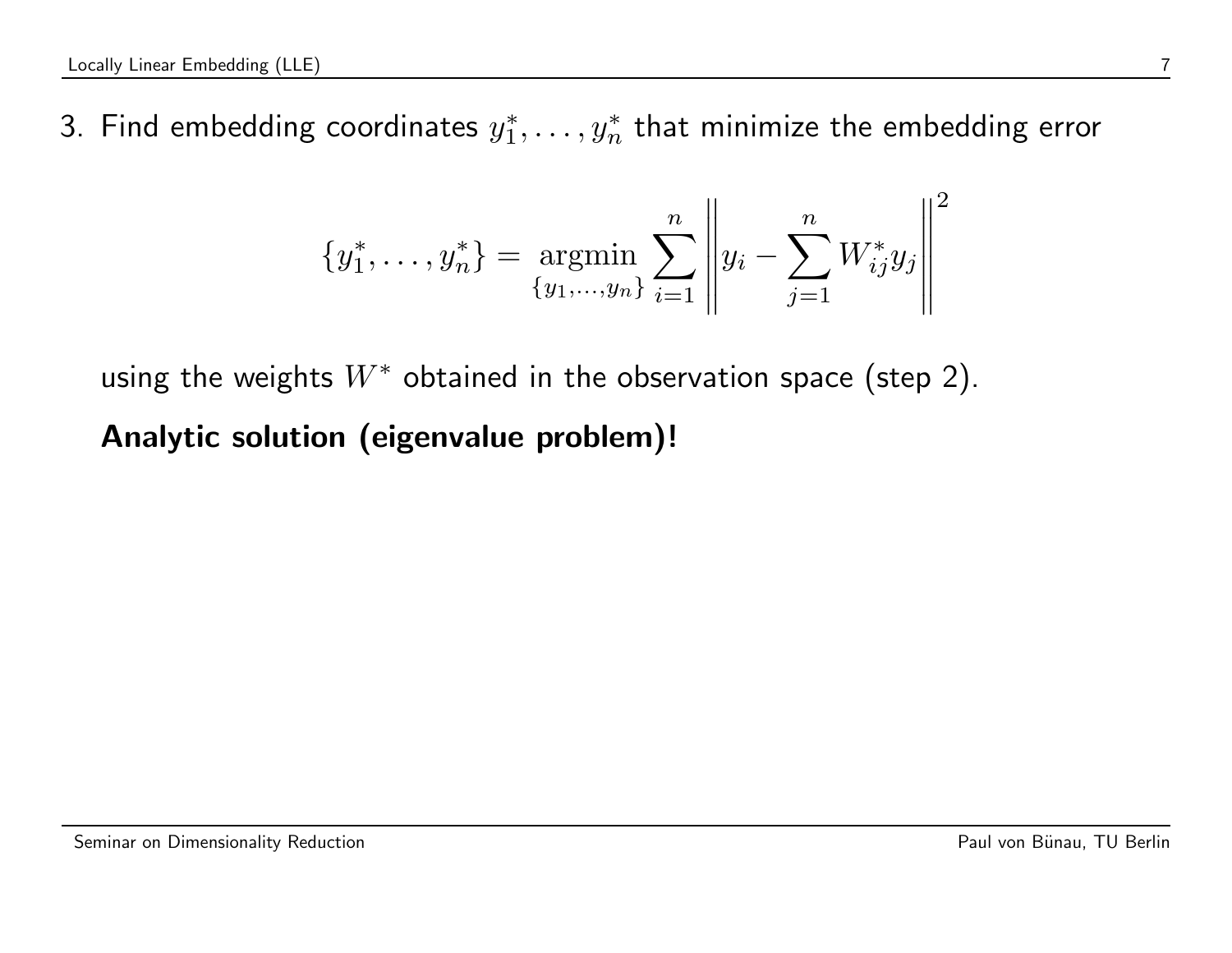## Step 1: Finding Neighbours

- Use the k-nearest-neighbour rule: the neighbours of  $x_i$  are the  $k$  closest datapoints  $x_{\eta_{i1}},\ldots,x_{\eta_{ik}}$  with respect to the Euclidean norm.
- The  $\epsilon$ -ball rule is also applicable but choosing an appropriate  $\epsilon$  is even more difficult than choosing  $k$ .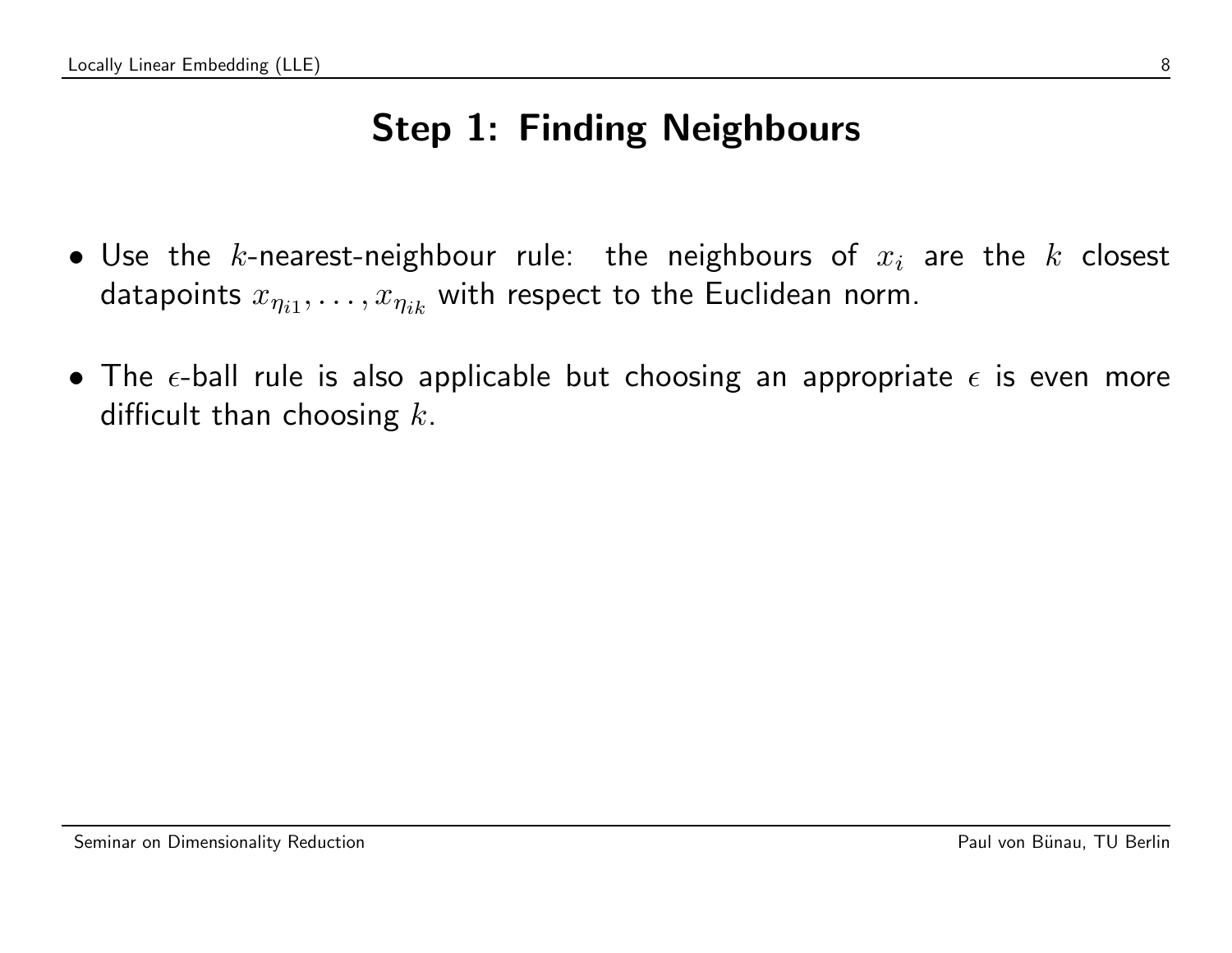## Step 2: Finding the Weights  $(1)$  – Invariants

#### Let us first note some desirable properties.

The aim is to determine  $W^*$  that minimizes the reconstruction error in observation space

$$
\mathcal{E}(W) = \sum_{i=1}^{n} \left\| x_i - \sum_{j=1}^{n} W_{ij} x_j \right\|^2
$$

subject to  $W_{ij}=0$  if  $x_j$  is not a neighbour  $x_i$  and  $\sum_j W_{ij}=1$  for all rows  $i.$ 

The minimizer  $W^*$  of  $\mathcal{E}(W)$  is invariant to rescaling, translation and rotation of the observed data. This is what we want since  $W^{\ast}$  is should capture the local geometry of the data.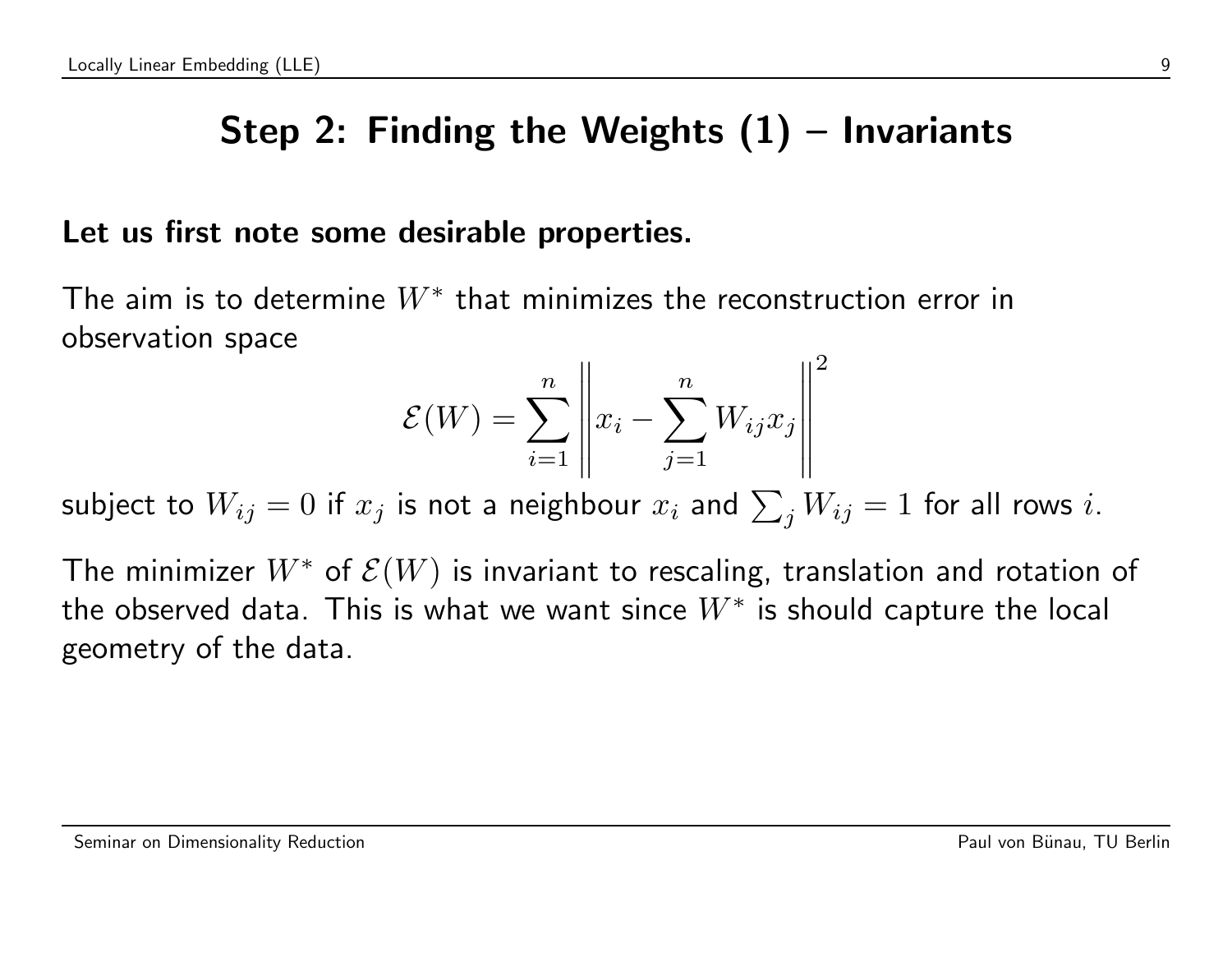## Step 2: Finding the Weights (2) – Rescaling Invariance

#### Quick verification

Rescaling the data by  $\alpha \in \mathbb{R}$ :

$$
\sum_{i=1}^{n} \left\| \alpha x_i - \sum_{j=1}^{n} W_{ij} \alpha x_j \right\|^2 = \alpha^2 \mathcal{E}(W)
$$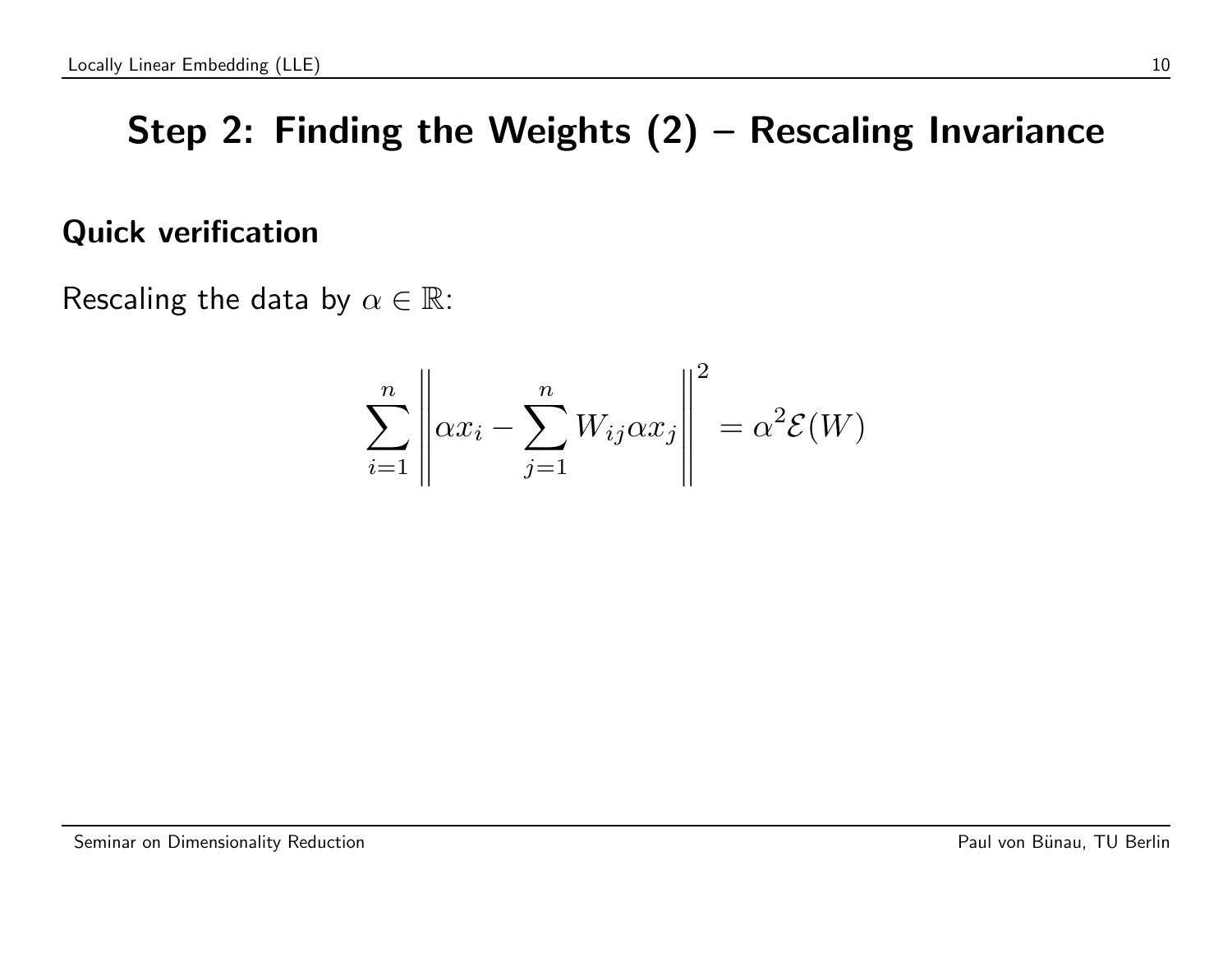## Step 2: Finding the Weights  $(3)$  – Translation Invariance

#### Quick verification

Translating the data by  $t \in \mathbb{R}^d$ :

$$
\sum_{i=1}^{n} \left\| x_i + t - \sum_{j=1}^{n} W_{ij}(x_j + t) \right\|^2 = \sum_{i=1}^{n} \left\| x_i + t - \sum_{j=1}^{n} W_{ij} x_j - \sum_{j=1}^{n} W_{ij} t \right\|^2
$$
  
=  $\mathcal{E}(W)$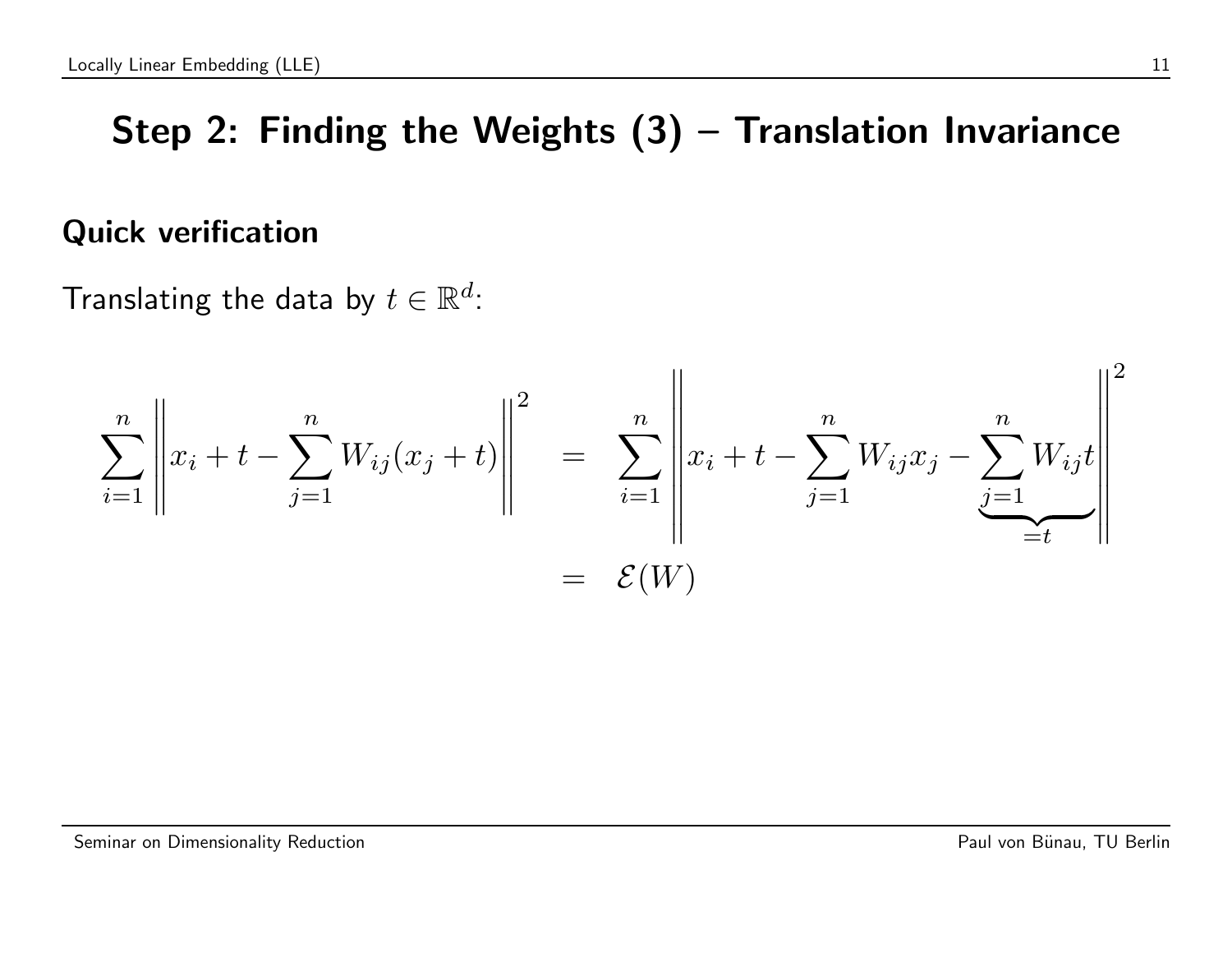### Step 2: Finding the Weights (4) – Rotation Invariance

#### Quick verification

Rotating the data by  $R \in \mathbb{R}^{d \times d}$ :

$$
\sum_{i=1}^{n} \left\| Rx_i - \sum_{j=1}^{n} W_{ij} Rx_j \right\|^2 = \sum_{i=1}^{n} \left( x_i - \sum_{j=1}^{n} W_{ij} x_j \right)^{\top} \underbrace{R^{\top} R}_{=I} \left( x_i - \sum_{j=1}^{n} W_{ij} x_j \right)
$$

$$
= \mathcal{E}(W)
$$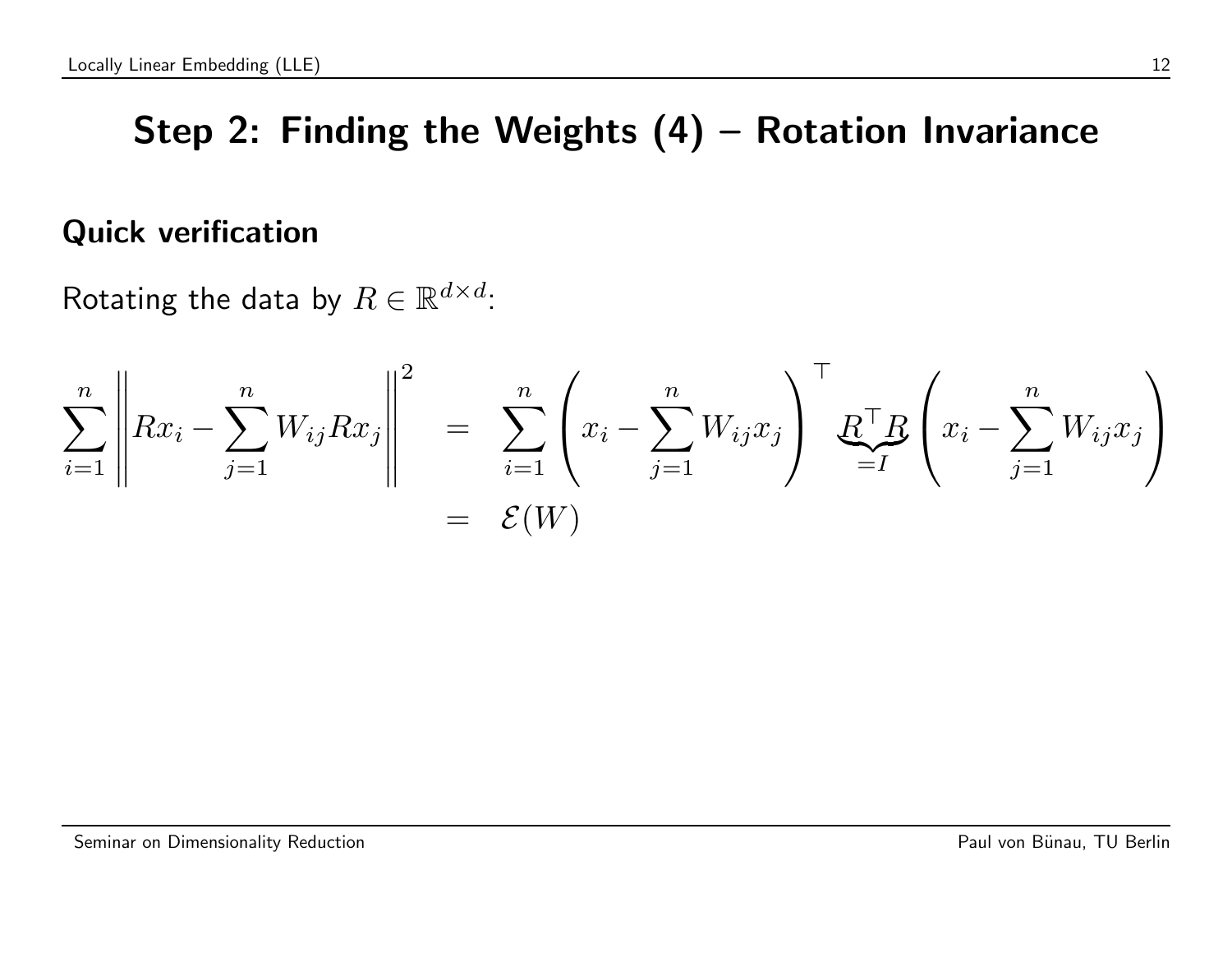## Step 2: Finding the Weights (5) – Reshaping the Problem

We want to find the minimizer

$$
W^* = \underset{W}{\text{argmin}} \sum_{i=1}^{n} \left\| x_i - \sum_{j=1}^{n} W_{ij} x_j \right\|^2
$$

subject to  $W_{ij}=0$  if  $x_j$  is not a neighbour  $x_i$  and  $\sum_j W_{ij}=1$  for all rows  $i.$ 

Minimize the reconstruction error of each  $x_i$  separately. Denote by  $w^i$  the vector of coefficients in the *i*-th row of  $W$  that correspond to its neighbours,

$$
w^i = \left[W_{i\eta_{i1}}, \ldots, W_{i\eta_{ik_i}}\right] \in \mathbb{R}^{k_i}.
$$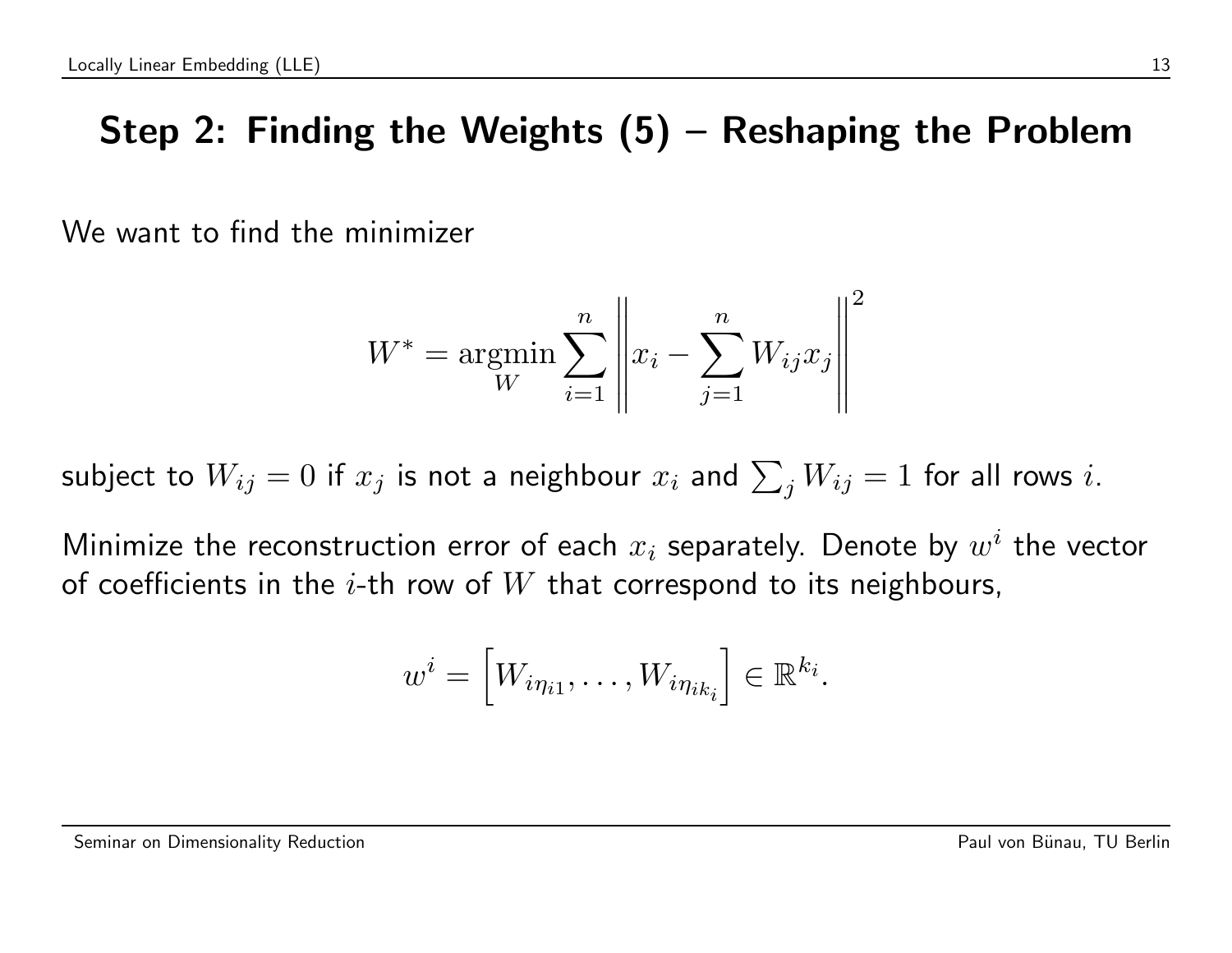### Step 2: Finding the Weights (6) – Reshaping the Problem

Thus we find the minimizer  $w^{i*}$  for each datapoint  $x_i$ 

$$
w^{i*} = \underset{w^{i}}{\operatorname{argmin}} \left\| x_{i} - \sum_{j=1}^{k_{i}} w_{j}^{i} x_{\eta_{ij}} \right\|^{2} = \underset{w^{i}}{\operatorname{argmin}} \left\| \sum_{j=1}^{k_{i}} w_{j}^{i} (x_{i} - x_{\eta_{ij}}) \right\|^{2}
$$

$$
= \underset{w^{i}}{\operatorname{argmin}} \left[ \sum_{j=1}^{k_{i}} w_{j}^{i} (x_{i} - x_{\eta_{ij}}) \right]^{T} \left[ \sum_{j=1}^{k_{i}} w_{j}^{i} (x_{i} - x_{\eta_{ij}}) \right]
$$

$$
= \underset{w^{i}}{\operatorname{argmin}} \sum_{j=1}^{k_{i}} \sum_{l=1}^{k_{i}} w_{j}^{i} w_{l}^{i} \underbrace{(x_{i} - x_{\eta_{ij}})^{T} (x_{i} - x_{\eta_{il}})}_{=:C_{jl}^{i}}
$$

$$
= C_{jl}^{i}
$$

subject to  $\sum_{j=1}^{k_i} w_j^i = 1$  with the local covariance matrix  $C^i \in \mathbb{R}^{k_i \times k_i}$  as defined above.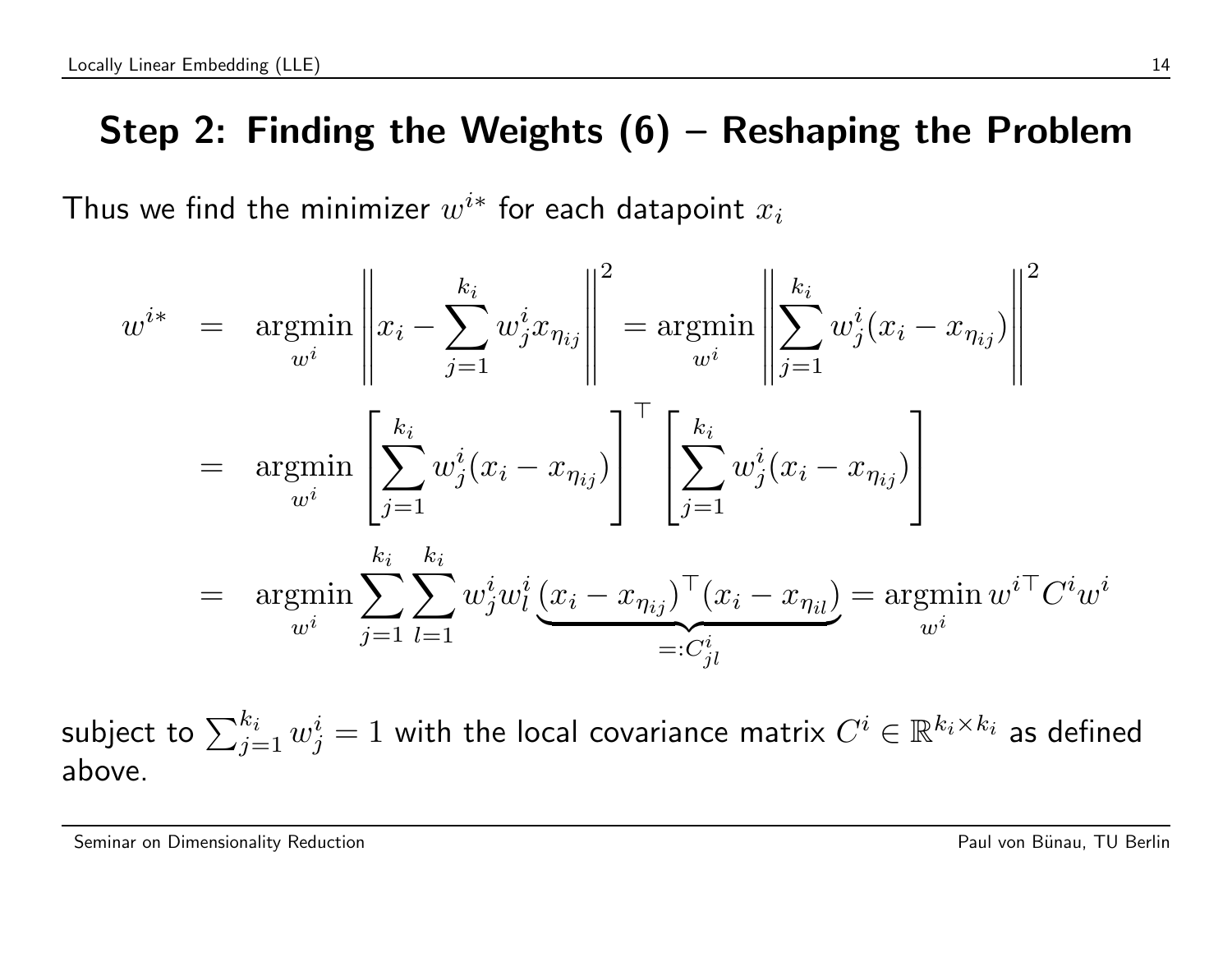## Step 2: Finding the Weights (7) – The Minimization

We can readily solve

$$
w^{i*} = \operatornamewithlimits{argmin}_{w^i} w^{i\top} C^i w^i
$$

subject to  $\sum_{j=1}^{k_i} w^i_j = w^{i\top}\mathbf{1} = 1$  using the Lagrangian formulation

$$
L(w^i, \lambda) = w^{i\top} C^i w^i + \lambda (w^{i\top} \mathbf{1} - 1)
$$

which yields

$$
\partial L(w^i,\lambda)/\partial w^i=2C^iw^i+\lambda{\bf 1}\quad\text{and}\quad \partial L(w^i,\lambda)/\partial\lambda=w^{i\top}{\bf 1}-1.
$$

By setting  $C^i w^i + \lambda \mathbf{1} \stackrel{!}{=} 0$  and  $w^{i\top} \mathbf{1} - 1 \stackrel{!}{=} 0$  we arrive at

$$
w^i = \frac{(C^i)^{-1} \mathbf{1}}{\mathbf{1}^\top (C^i)^{-1} \mathbf{1}}.
$$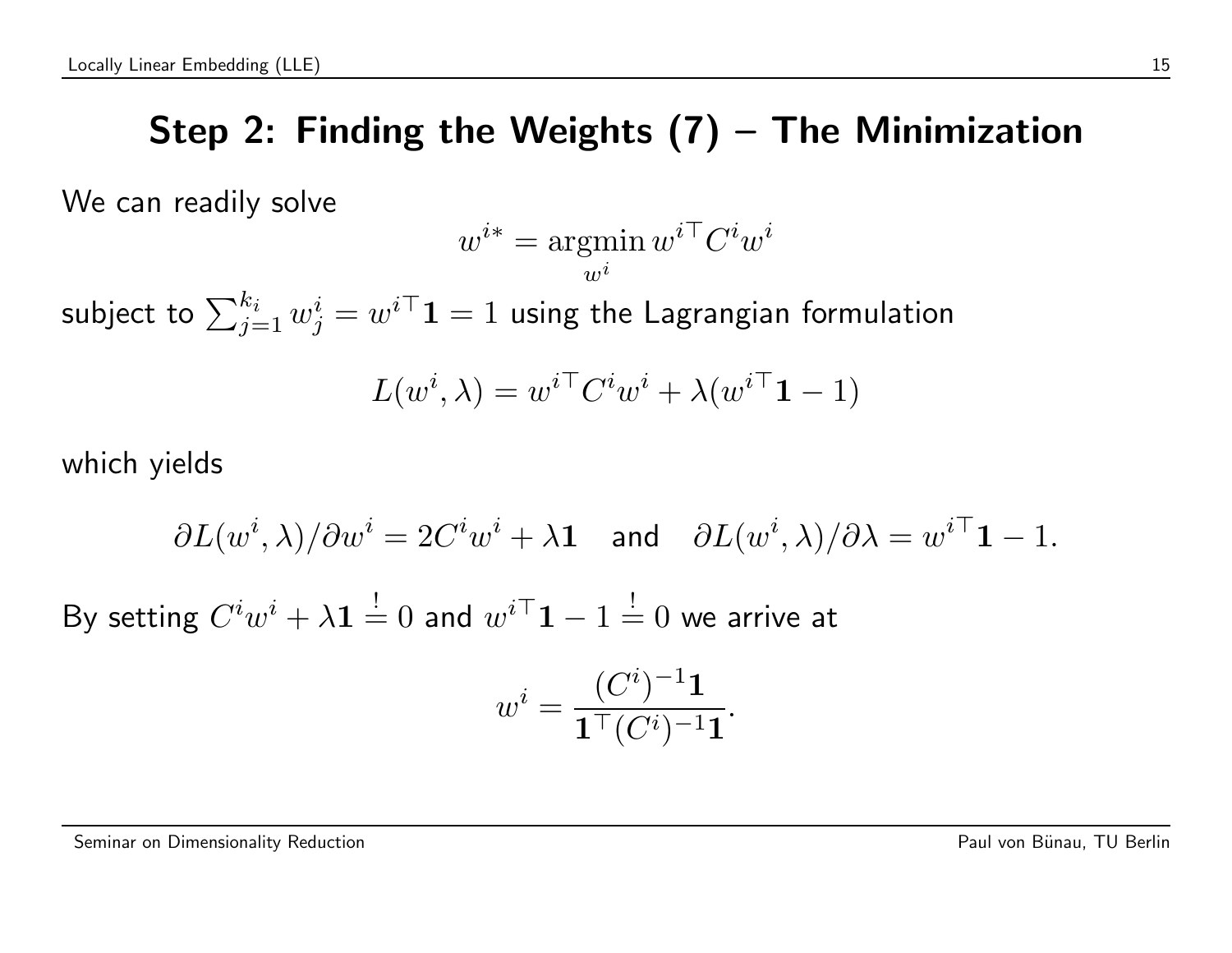## Step 2: Finding the Weights (8) – Wrap-up

#### Let's look back:

For each datapoint  $x_i$ , we can compute its optimal reconstruction weights  $w^{i*}$  by solving the linear system

$$
C^iw^i={\bf 1}
$$

and subsequent rescaling of  $w^i$  to enforce the constraint  $w^{i*\top}\mathbf{1}=1.$ 

Thus we can assemble the weight matrix  $W^*\in \mathbb{R}^{n\times n}$  from  $w^{1*},\ldots,w^{n*}.$ 

#### The next step:

Find lower dimensional embedding coordinates  $y_1,\ldots,y_n\in\mathbb{R}^{d'}$  that best fit the reconstruction weights  $W^*$  obtained in observation space.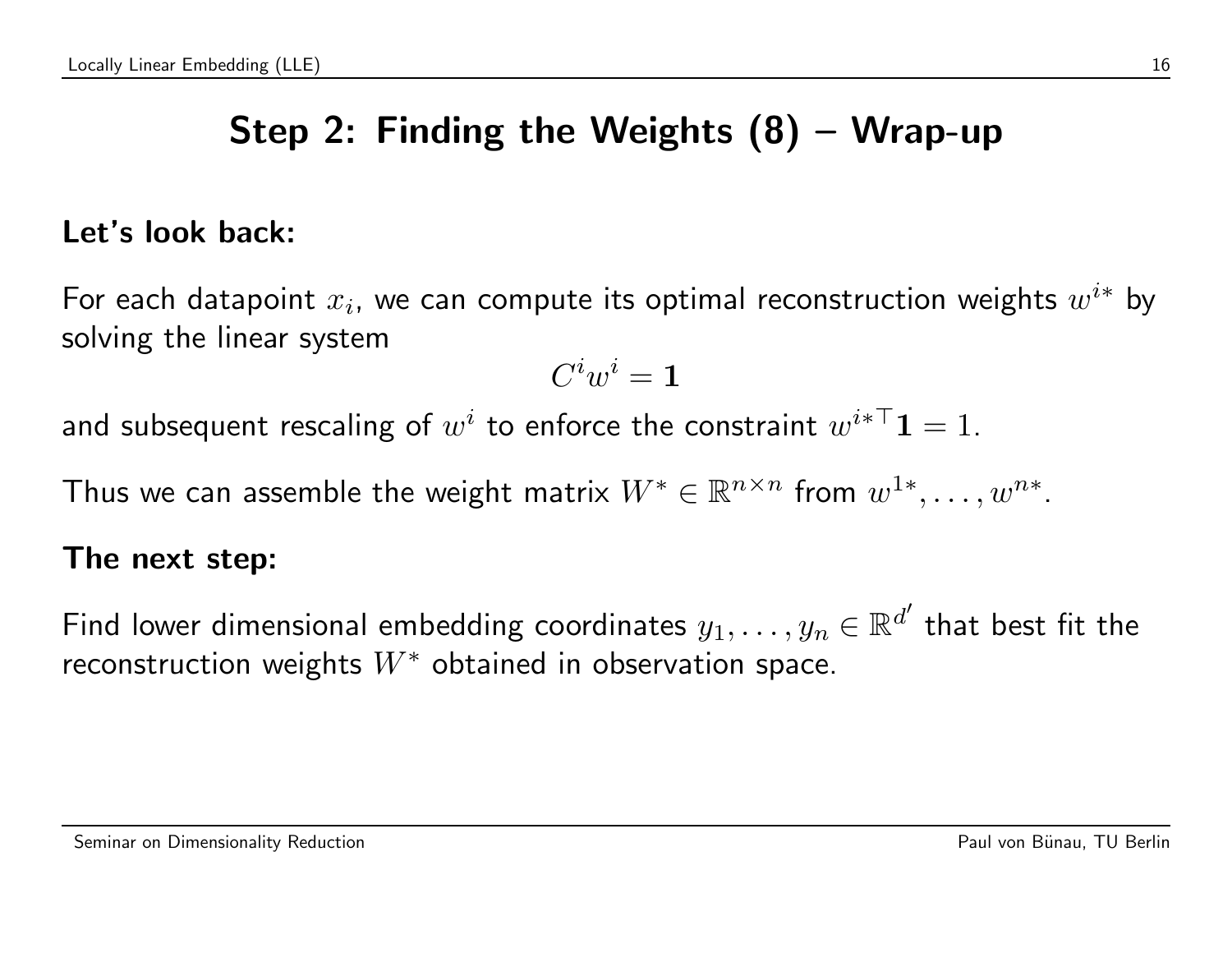### Step 3: Finding the Coordinates  $(1)$  – The Cost Function

We want to find coordinates  $y_1^*$  $\mathbf{y}_1^*,\ldots \mathbf{y}_n^* \in \mathbb{R}^{d'}$  that minimize the reconstruction error in embedding space using the fixed weights  $W^*$  obtained from the observed data in the previous step,

$$
\{y_1^*, \dots, y_n^*\} = \underset{\{y_1, \dots, y_n\}}{\text{argmin}} \sum_{i=1}^n \left\| y_i - \sum_{j=1}^n W_{ij}^* y_j \right\|^2
$$

$$
=:\Phi(\{y_i\}_1^n)
$$

subject to  $\sum_{i=1}^n y_i = \mathbf{0}$  (centering) and  $\frac{1}{n} \sum_{i=1}^n y_i^\top$  $i^{\top} y_i = \textbf{I}$  (unit covariance).

The objective function  $\Phi(\{y_i\}_1^n)$  $_1^n)$  can be rewritten to yield an analytic solution.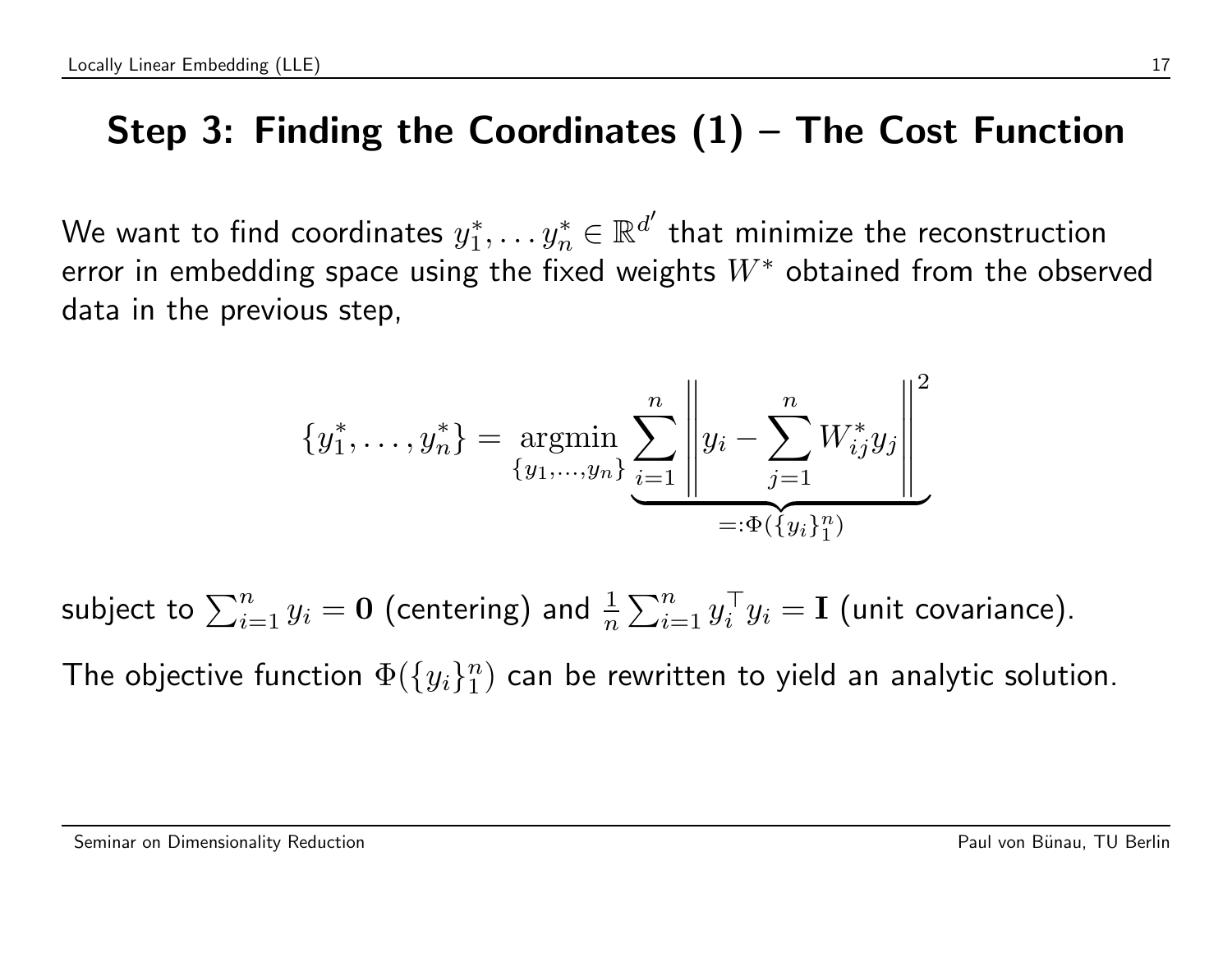### Step 3: Finding the Coordinates (2) – Algebraic Massage

Rewriting the objective function:

$$
\Phi(\{y_i\}_1^n) = \sum_{i=1}^n \left\| y_i - \sum_{j=1}^n W_{ij}^* y_j \right\|^2
$$
  
\n
$$
= \sum_{i=1}^n \left[ y_i - \sum_{j=1}^n W_{ij}^* y_j \right]^\top \left[ y_i - \sum_{j=1}^n W_{ij}^* y_j \right]
$$
  
\n
$$
= \sum_{i=1}^n \left[ y_i^\top y_i - 2 \sum_{j=1}^n W_{ij}^* y_j^\top y_j + \sum_{j=1}^n \sum_{k=1}^n W_{ij}^* W_{ik}^* y_j^\top y_k \right]
$$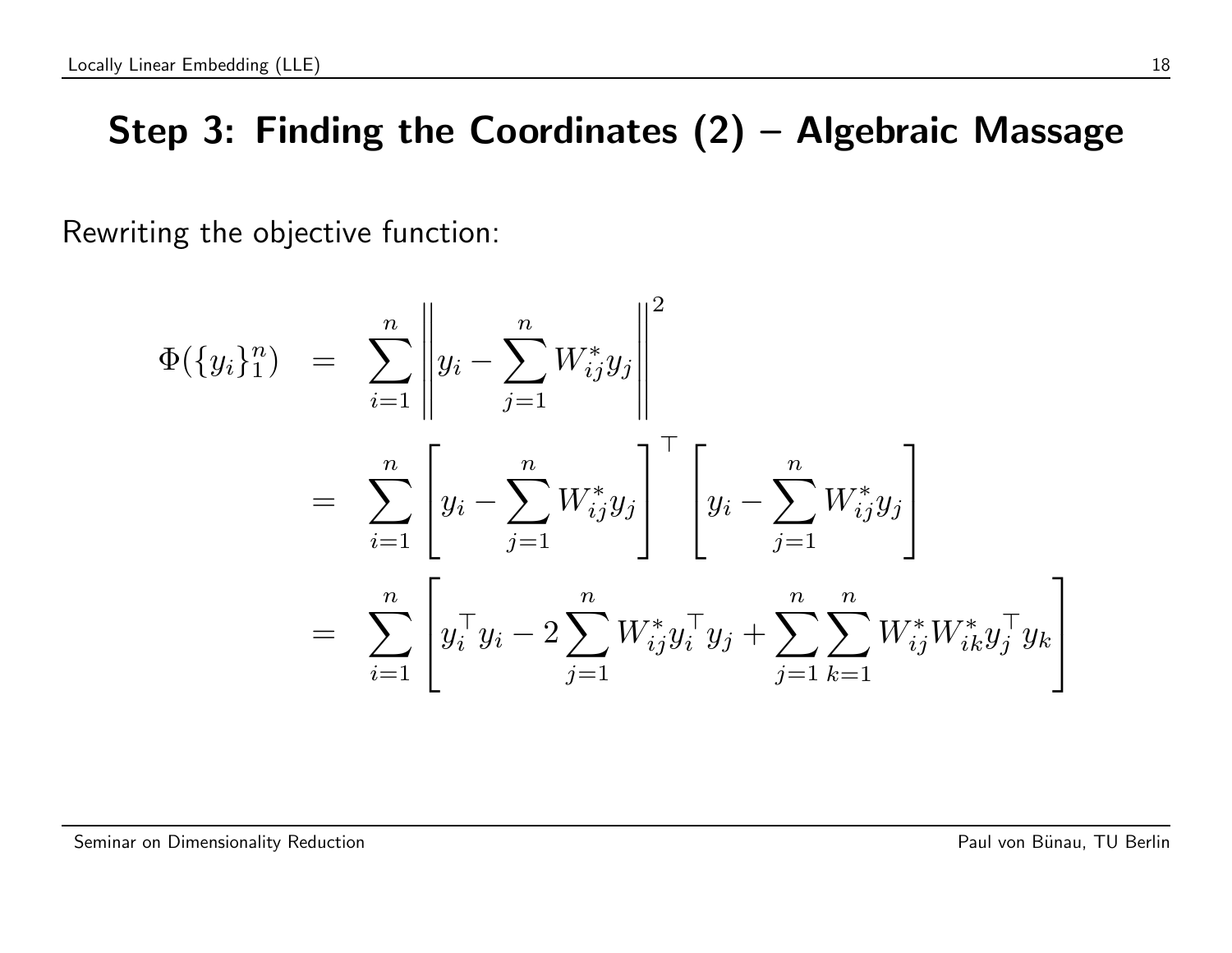### Step 3: Finding the Coordinates (3) – Algebraic Massage

Rewriting the objective function (continued):

$$
\Phi(\{y_i\}_1^n) = \sum_{i=1}^n \left[ \sum_{j=1}^n \delta_{ij} y_i^\top y_j - 2 \sum_{j=1}^n W_{ij}^* y_i^\top y_j + \sum_{j=1}^n \sum_{k=1}^n W_{ki}^* W_{kj}^* y_i^\top y_j \right]
$$
  

$$
= \sum_{i=1}^n \sum_{j=1}^n M_{ij} y_i^\top y_j
$$

where the Matrix  $M \in \mathbb{R}^{n \times n}$  is defined as

$$
M_{ij} := \delta_{ij} - W_{ij}^* - W_{ji}^* + \sum_{k=1} W_{ki}^* W_{kj}^* = (\mathbf{I} - W^*)^{\top} (\mathbf{I} - W^*).
$$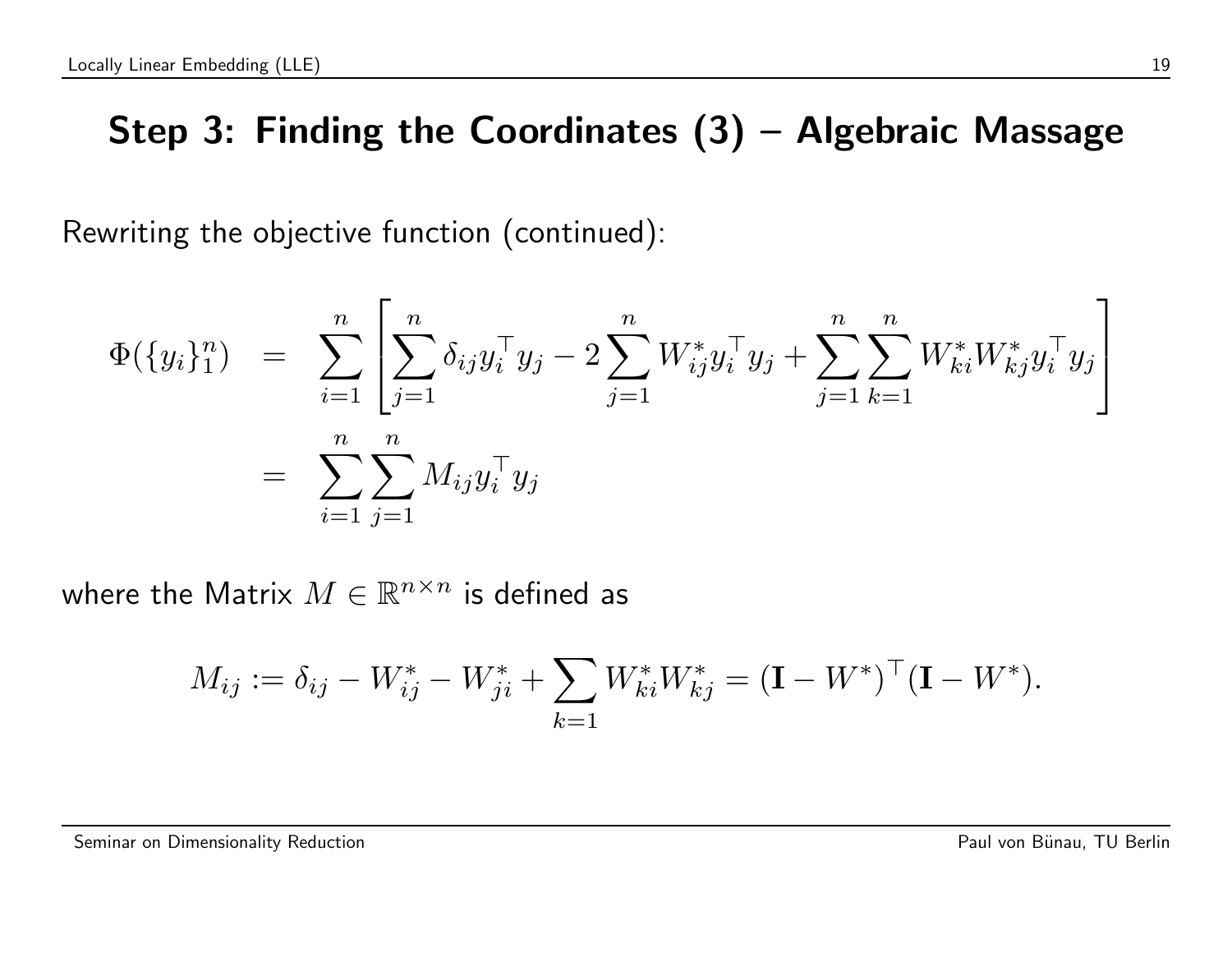### Step 3: Finding the Coordinates  $(4)$  – Algebraic Massage

Let  $y^i \in \mathbb{R}^n$  be the *i*-th embedding dimension, i.e.  $y^i = [(y_1)_i, \ldots, (y_n)_i].$  Then we can write down the objective function as

$$
\Phi(\{y_i\}_1^n) = \sum_{i=1}^n \sum_{j=1}^n M_{ij} y_i^\top y_j
$$
  
= 
$$
\sum_{k=1}^{d'} \sum_{i=1}^n \sum_{j=1}^n M_{ij} (y_i)_k (y_j)_k
$$
  
= 
$$
\sum_{k=1}^{d'} (y^k)^\top M y^k
$$

which we want to minimize subject to  $(y^i)^\top y^j = \delta_{ij}$  and  $\sum_{j=1}^n y^i_j = 0.$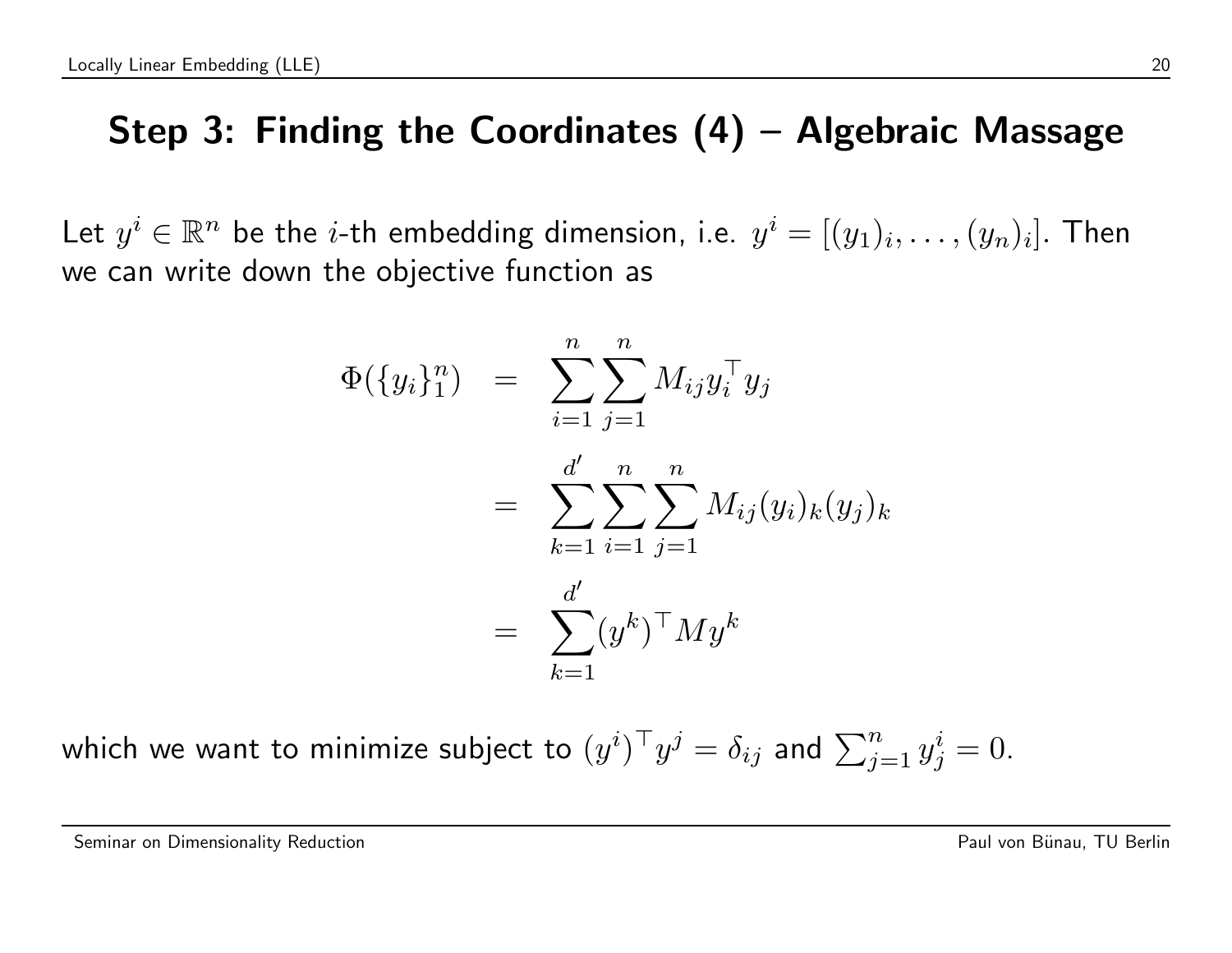### Step 3: Finding the Coordinates (5) – Minimization

Thus the embedding dimensions  $y^{1*},\ldots,y^{d'*}\in\mathbb{R}^n$  are the  $d'$  minimizers of

$$
y^{k*} = \operatornamewithlimits{argmin}_y y^\top M y
$$

subject to  $(y^i)^\top y^j = \delta_{ij}$  (unit covariance) and  $\sum_{j=1}^n y^i_j = 0$  (centering).

By the Rayleigh-Ritz Theorem  $(M$  is Hermitian) we find that the embedding dimension  $y^{k\ast}$  is the  $(k+1)$ -th bottom eigenvector of  $M.$ 

The bottom eigenvector is the constant 1. The constraints are fulfilled by virtue of orthogonality.

Hence we have found the embedding coordinates  $y_1^*$  $\mathbf{y}_1^*,\ldots,\mathbf{y}_n^*\in\mathbb{R}^{d^{\prime}}.$  That's it!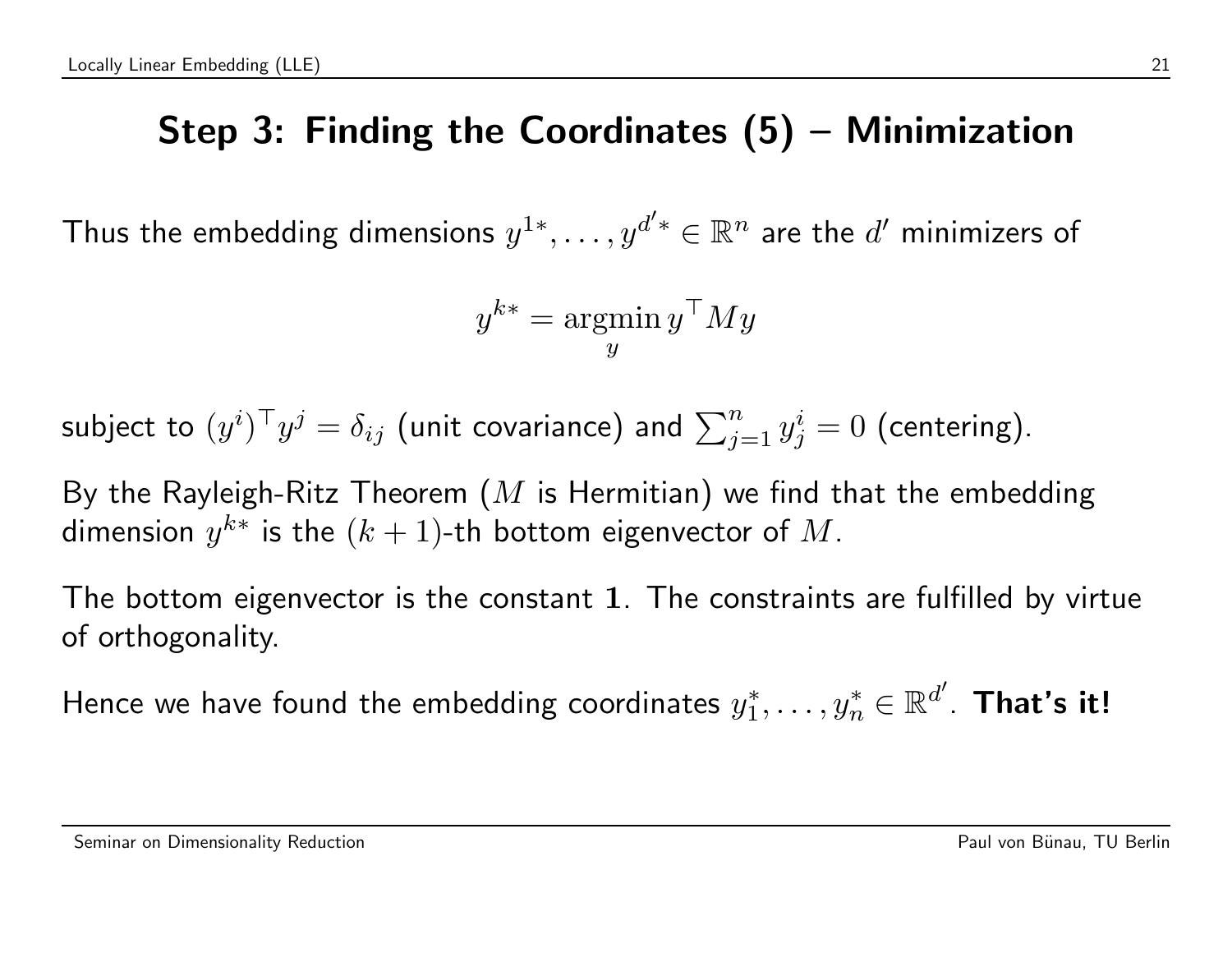### Wrapping it all up

- 1. For each  $x_i$ , determine its  $k_i$  neighbours  $x_{i\eta_{i1}},\ldots,x_{i\eta_{ik_i}}$  using e.g. the  $k$ -nearestneighbour rule.
- 2. For each  $x_i$ , compute its optimal reconstruction weights  $w^{i\ast}$  (from its neighbours) as  $w^{i*} = (C^i)^{-1}\mathbf{1}/\mathbf{1}^\top(C^i)^{-1}\mathbf{1}$  where  $C^i$  is the local covariance matrix,

$$
C_{jl}^i = (x_i - x_{\eta_{ij}})^\top (x_i - x_{\eta_{il}}).
$$

- 3. Assemble the weight matrix  $W^*$  from  $w^{1*}, \ldots, w^{n*}.$
- 4. Obtain the embedding dimensions  $y^{1*},\ldots,y^{d'*}$  as the bottom eigenvectors of

$$
M = (\mathbf{I} - W^*)^{\top} (\mathbf{I} - W^*).
$$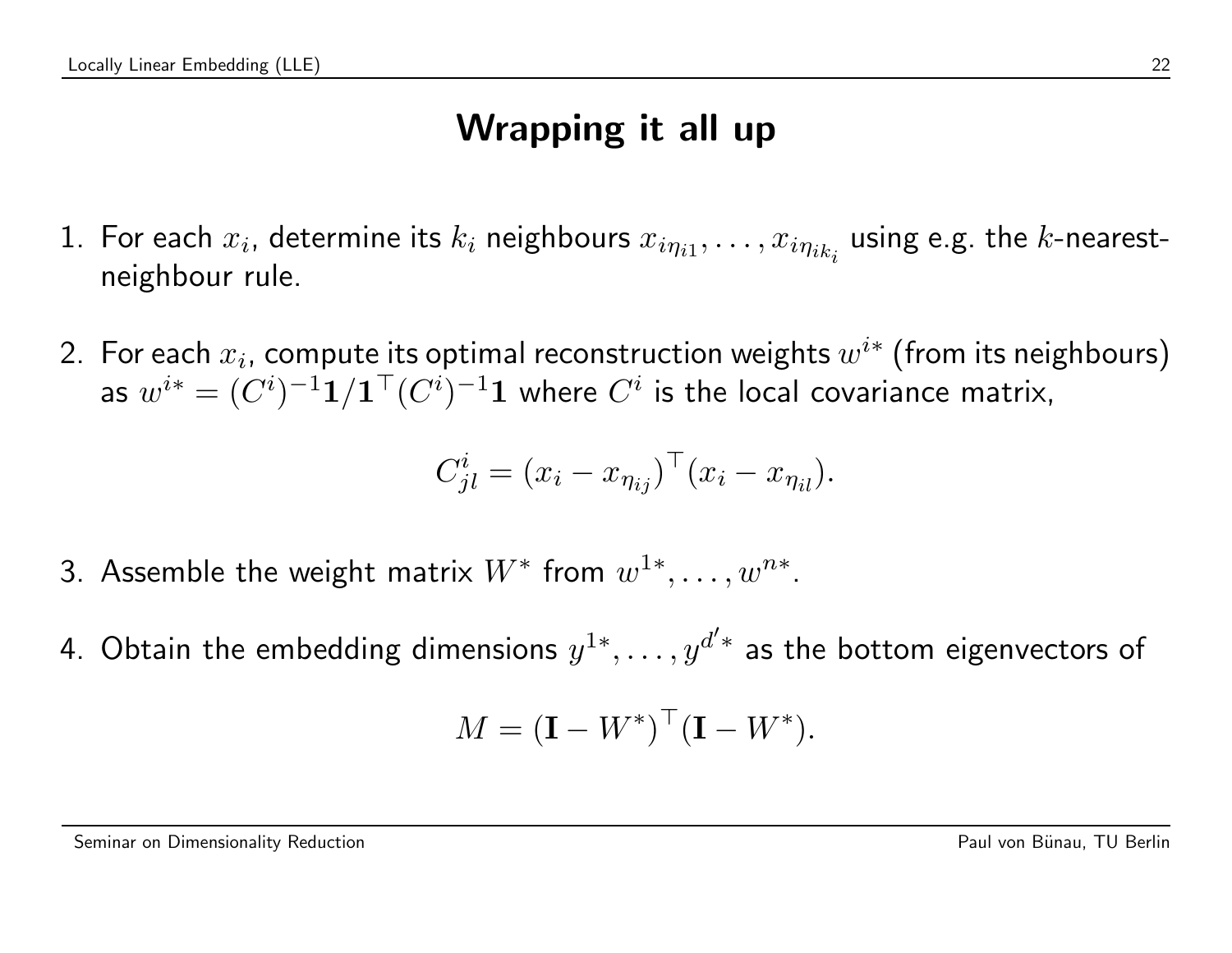### Conclusion

- LLE is a powerful nonlinear method.
- LLE is fast and soluble in closed form.

However:

- Sampling of the manifold needs to be very dense (worse than Isomap).
- LLE did not prove very useful in practice (cf. PCA).
- $\bullet$  Parameter  $k$ , regularization of  $C^i$  and choice of eigensolver are weak spots.
- No built-in feature to determine embedding dimensionality.